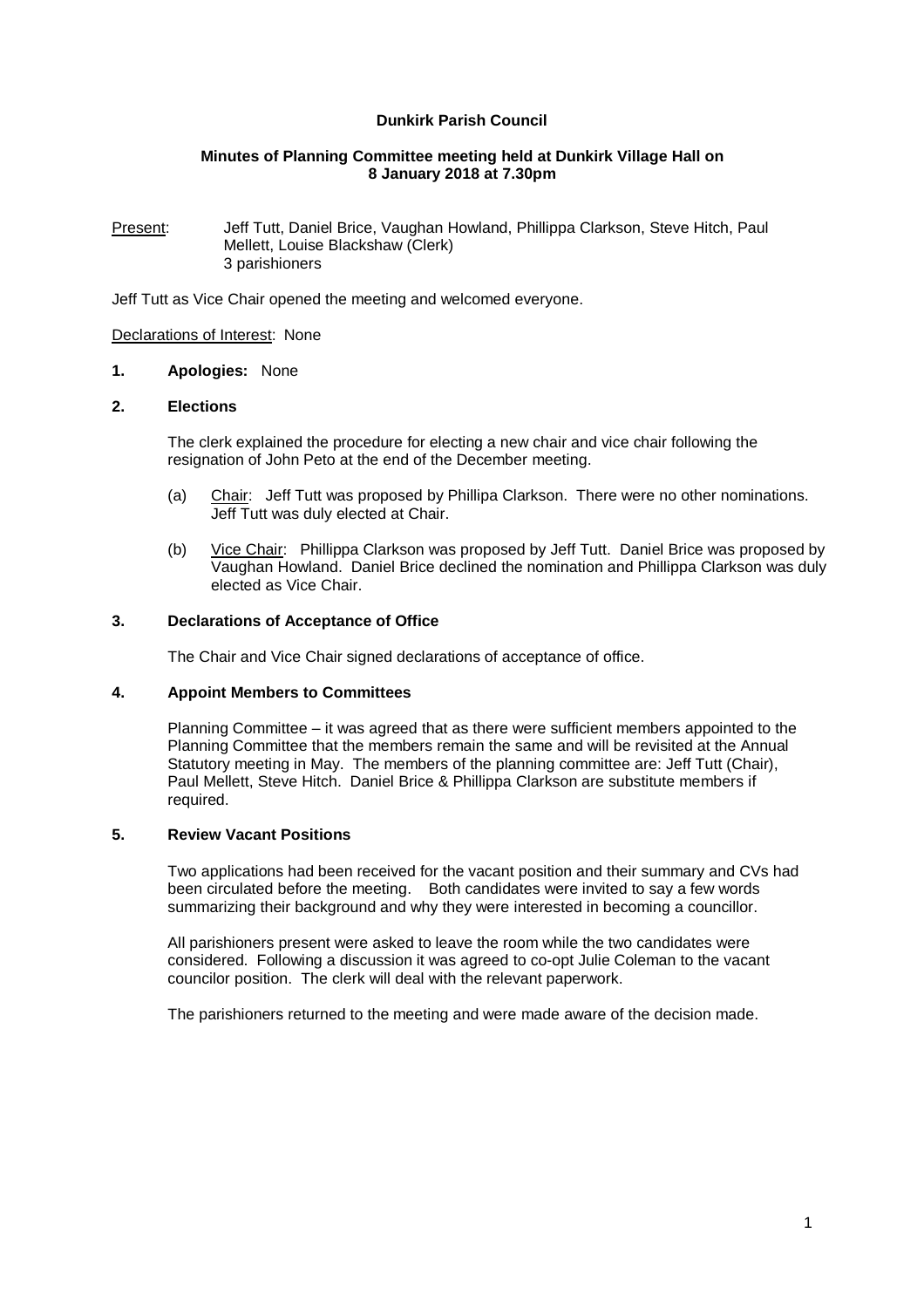The Full Council meeting was closed the Planning Committee opened.

#### Declarations of Interest: None

#### **1. Receive Decisions**

17/505642/FULL - Christchurch House - Part two storey with Juliette balcony/single storey rear extension, sun terrace with composite decking over single storey rear extension, alterations to porch and internal alterations. Refused

17/504557/FULL- Land Adjacent 28 Horselees Road-Erection of 2 chalet style dwellings. Approved

17/504664/FULL- 36 Woodside - Erection of a single storey side extension to residential dwelling to accommodate garage. Change of use of woodland to residential garden and extinguishment of public right of way. Approved. The extinguishment of the public right of way is subject to a separate application with Kent County Council PROW.

### **2. Consider Applications:** None

## **3. Update on Outstanding Applications and related issues**

16/507586/FULL - Former Raf Mast Site - data storage facility. A noise report had been undertaken. The clerk had requested copies of the drawings which were missing from the noise report.

It was reported that base jumpers had been seen climbing the mast and jumping off the week before Christmas. The clerk to report this to Woodland Management (owners of the mast site).

Brotherhood Wood – a recent appeal decision had been made by the Planning Inspectorate to grant planning permission for 3 years and quash the enforcement notices at Spade Lane, Hartlip. The Inspector had directly referred to Brotherhood Wood in the decision. The Head of Planning was seeking legal opinion on challenging this decision in the High Court. This was due to be raised at the Planning Committee on 4 January however it did not get discussed. Jeff Tutt has since asked Gerry Lewin to confirm that he would stand by his previous answer that SBC has 11.7 years G&T pitch supply.

# **4. Update on Appeals**

16/501247/ CHANGE - Moth Field, Denstroude Lane - Site meeting by the Planning Inspectorate arranged for 29/1/18 (parish council not in attendance).

17/500117/ENF - Land at Scoggers Hill – site meeting by the Planning Inspectorate to be arranged.

## **5. Matters not on the Agenda**

Red Lion S106 – there are now 3 park homes for sale. SBC had written to all three owners and the site owner to remind them of their obligations under the S106 agreement (to offer the properties to Dunkirk residents for the first 3 months, and then neighbouring parishes for the second 3 months before offering on the open market).

Foresters Lodge – a local resident had reported that he was often asked for directions to Foresters Lodge and had asked whether a sign could be installed at the entrance. It was agreed to speak to the owners of Foresters Lodge to ask whether they could look into this (there had previously been a sign which had been damaged/removed).